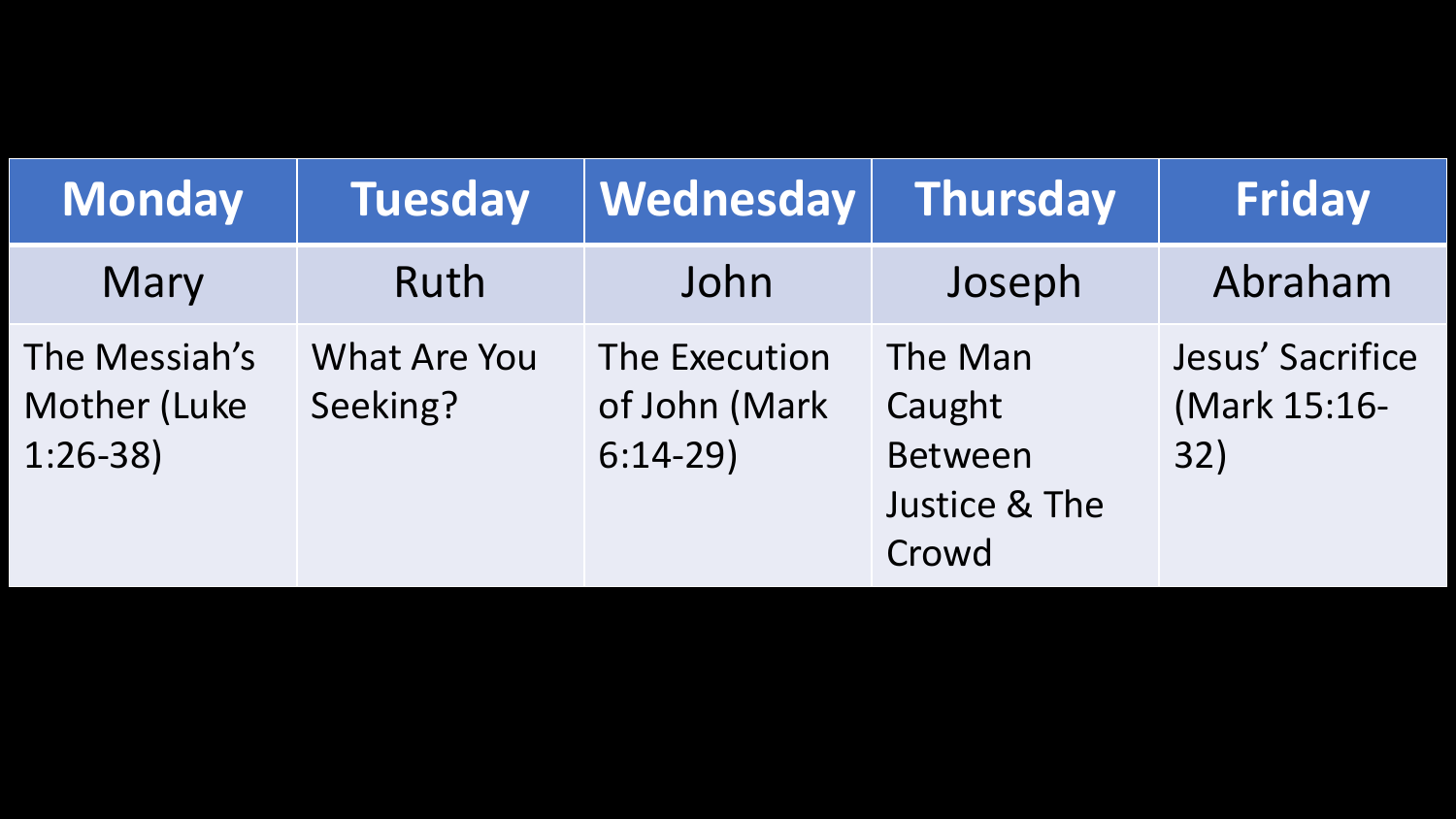# The Messiah's Mother Luke 1:26-38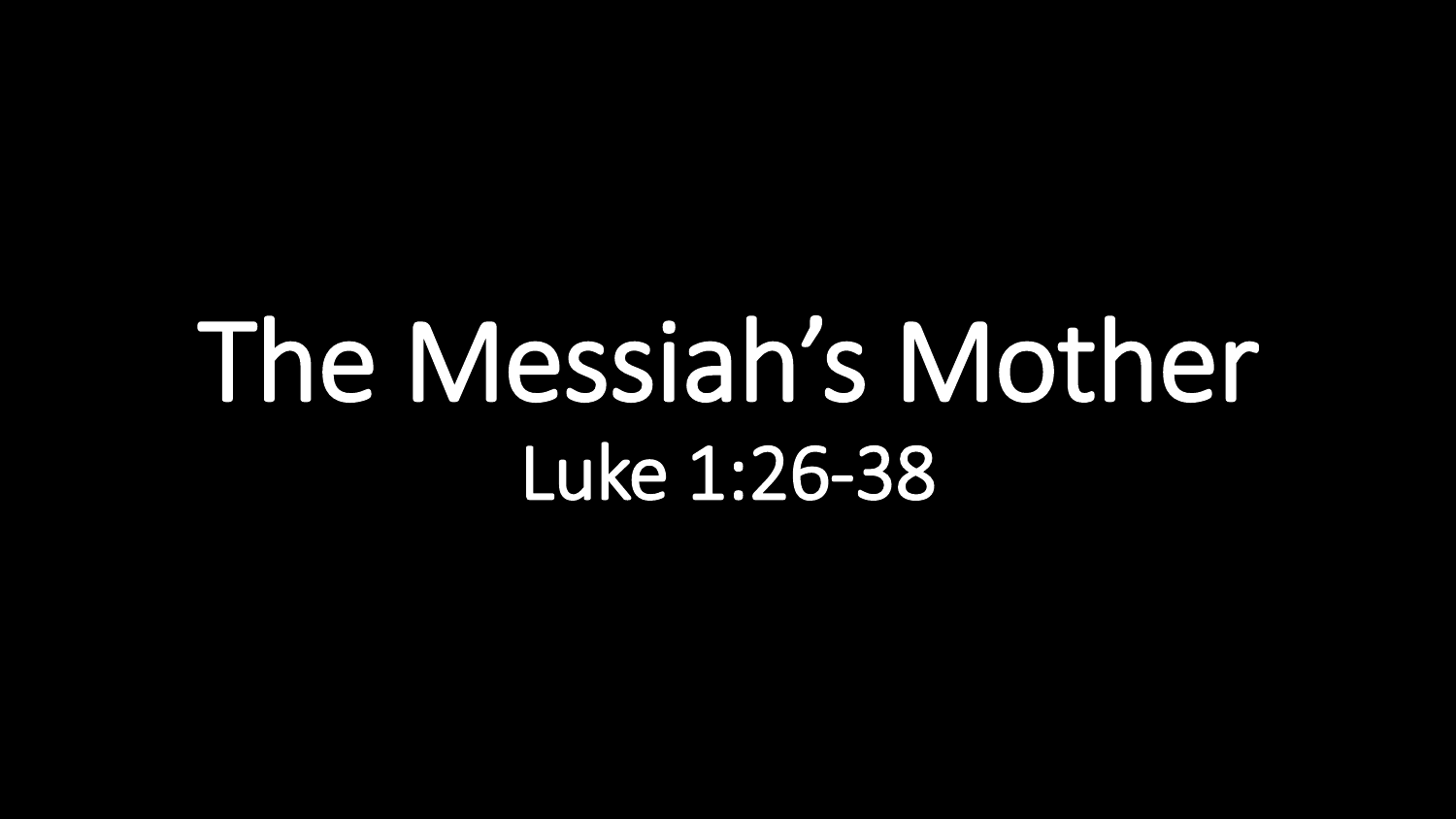## The Messiah's Mother

| <b>Elizabeth &amp; Zechariah</b>         | <b>Mary &amp; Joseph</b>                 |  |  |
|------------------------------------------|------------------------------------------|--|--|
| <b>Gabriel Visits With News of Child</b> | <b>Gabriel Visits With News of Child</b> |  |  |
| <b>Priestly Line (1:5)</b>               | <b>Nothing Said of Mary's Lineage</b>    |  |  |
| Jerusalem (1:13)                         | Nazareth (1:26)                          |  |  |
| <b>Barren Older Couple (1:7)</b>         | <b>Betrothed Couple (1:27)</b>           |  |  |
| <b>Zechariah Doubts (1:18)</b>           | <b>Mary Trusts (1:34, 38)</b>            |  |  |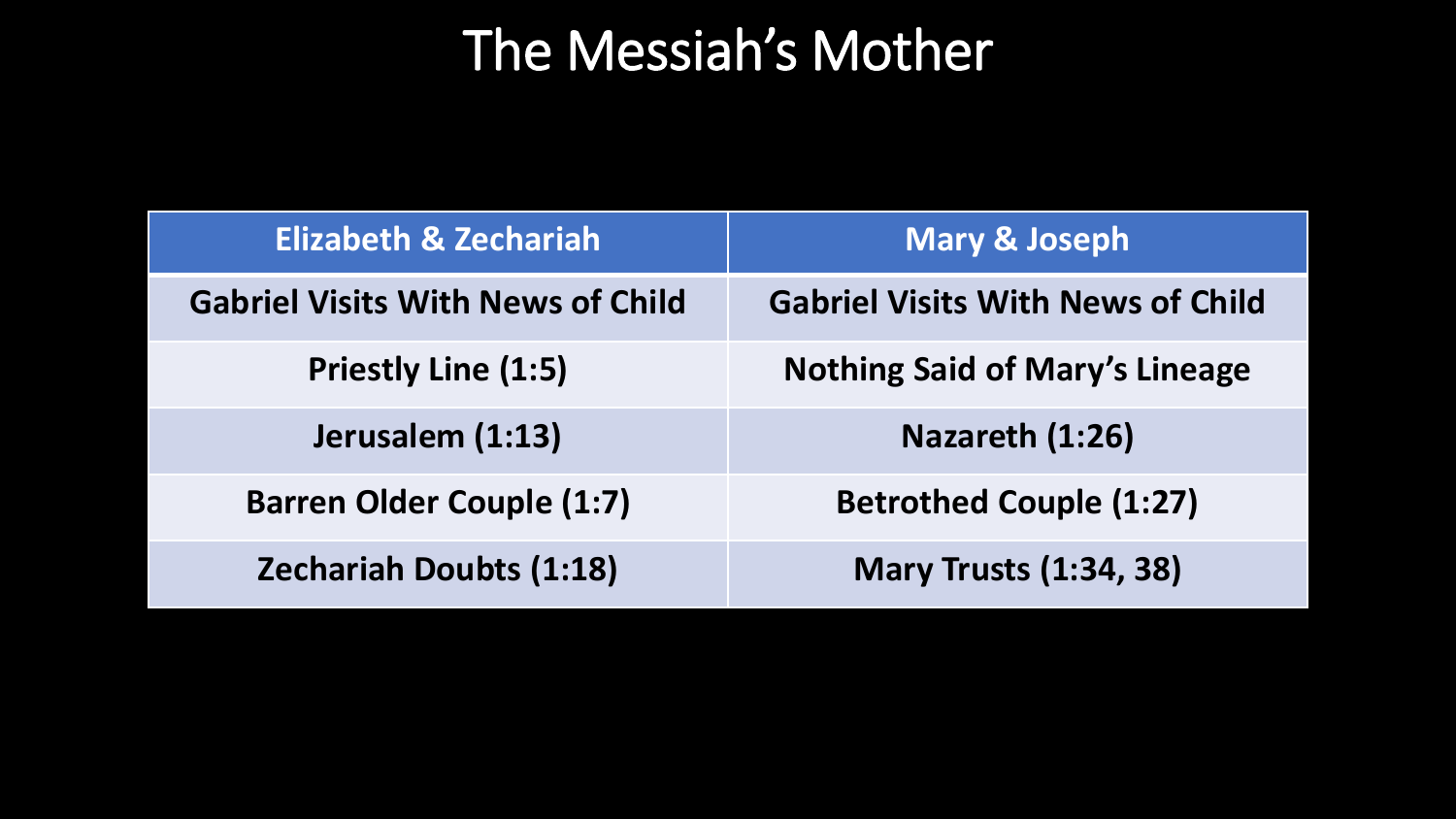### The Messiah's Mother

#### • **Historical Setting**

- **"In the days of Herod, king of Judea…" (Luke 1:5)**
- **" <sup>12</sup>When your days are fulfilled and you lie down with your fathers, I will raise up your offspring after you, who shall come from your body, and I will establish his kingdom. <sup>13</sup>He shall build a house for my name, and I will establish the throne of his kingdom forever." (2 Samuel 7:12-13)**
- **"Jesus, when he began his ministry, was about thirty years of age, being the son (as was supposed) of Joseph…" (Luke 3:23)**

#### • **The Virgin Birth**

- **Proves Jesus is Son of God (vs. 35)**
- **"In Ancient Greek Mythology, Zeus was the ruler of all gods. He was also the god of the sky, thunder, and lightning… Zeus ruled from Mount Olympus, the home of the Greek gods. Zeus had seven wives and many more lovers throughout the span of his reign. As a result, he fathered many children – some divine and some half-mortal."**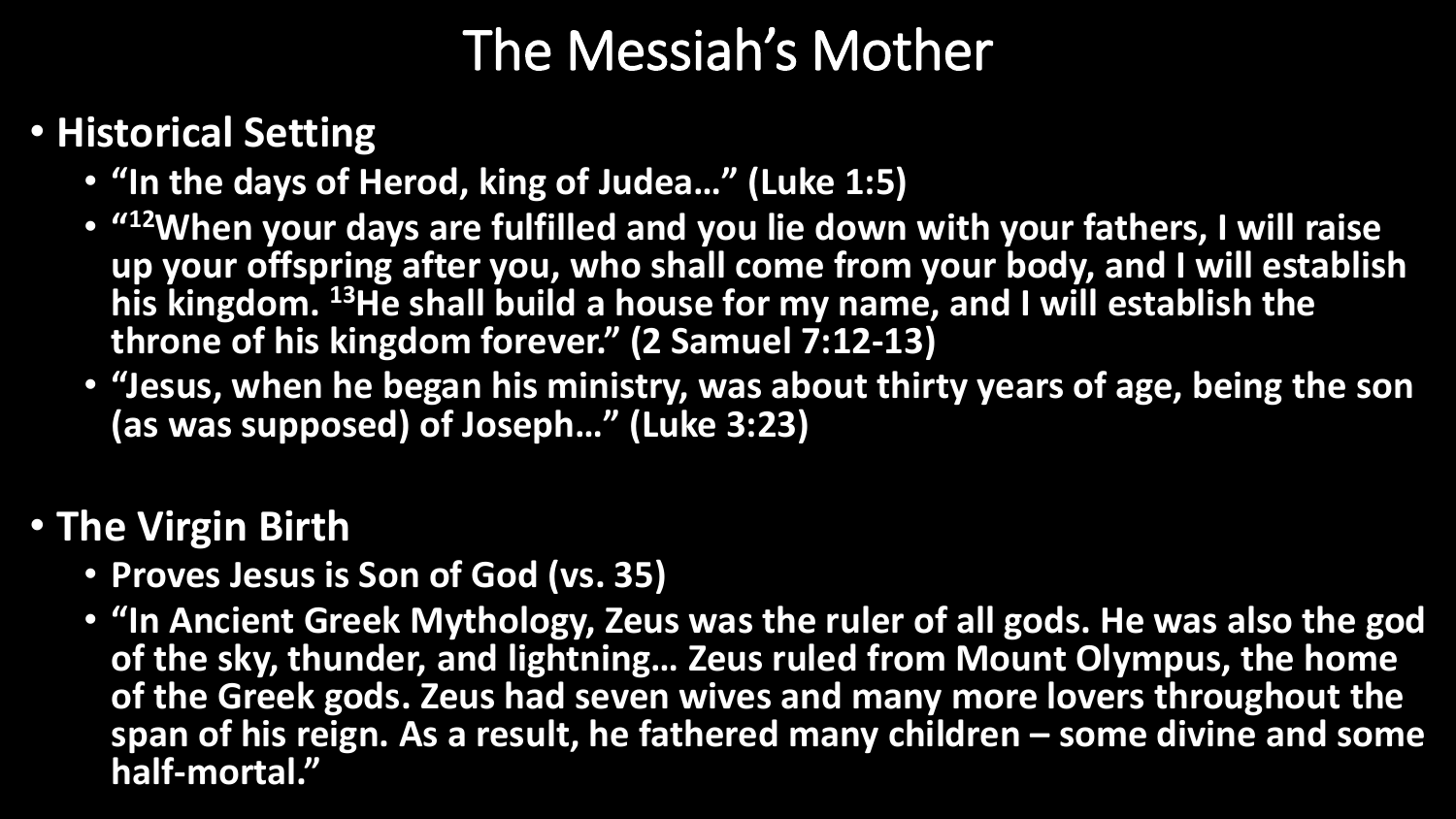#### The Messiah's Mother

• **"A City of Galilee Named Nazareth" (vs. 26)**

• **The Spirit Will "Overshadow" Her (vs. 35)**

• **"After these days his wife Elizabeth conceived, and for five months she kept herself hidden…" (Luke 1:24)**

• **"Let it be to me according to your word…" (vs. 38)**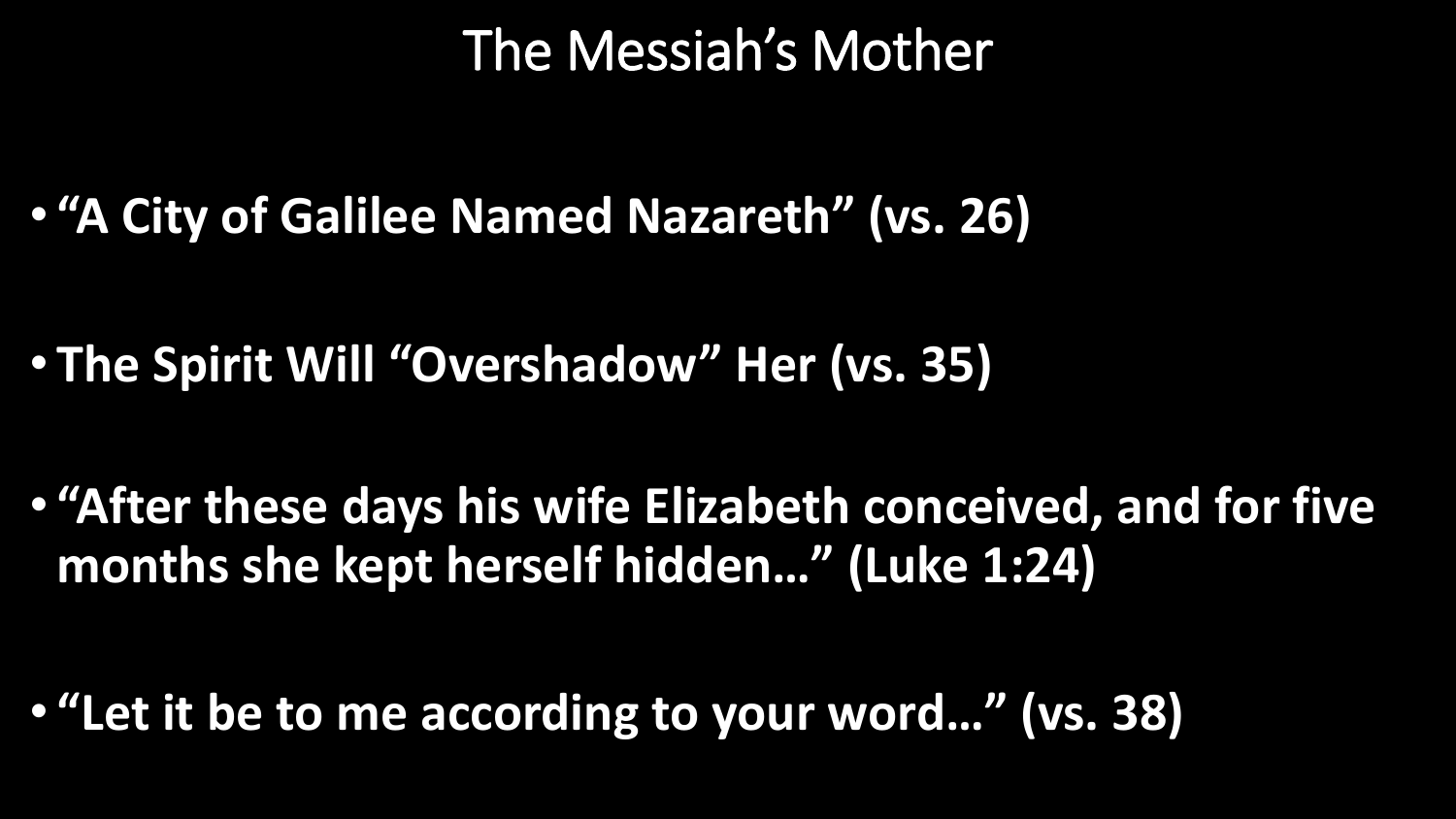## Mary's Mission

- **Jesus Formed Within Her**
	- **"Everywhere the great enters the little—its power to do so is almost the test of its greatness… In the Christian story God… comes down; down from the heights of absolute being into time and space, down into humanity…" (C.S. Lewis)**
	- **"My little children, for whom I am again in the anguish of childbirth until Christ is formed in you!" (Galatians 4:19)**
- **Bring Jesus Into the World**
- **" <sup>2</sup>For I feel a divine jealousy for you, since I betrothed you to one husband, to present you as a pure virgin to Christ. <sup>3</sup>But I am afraid that as the serpent deceived Eve by his cunning, your thoughts will be led astray from a sincere and pure devotion to Christ." (2 Cor. 11:2-3)**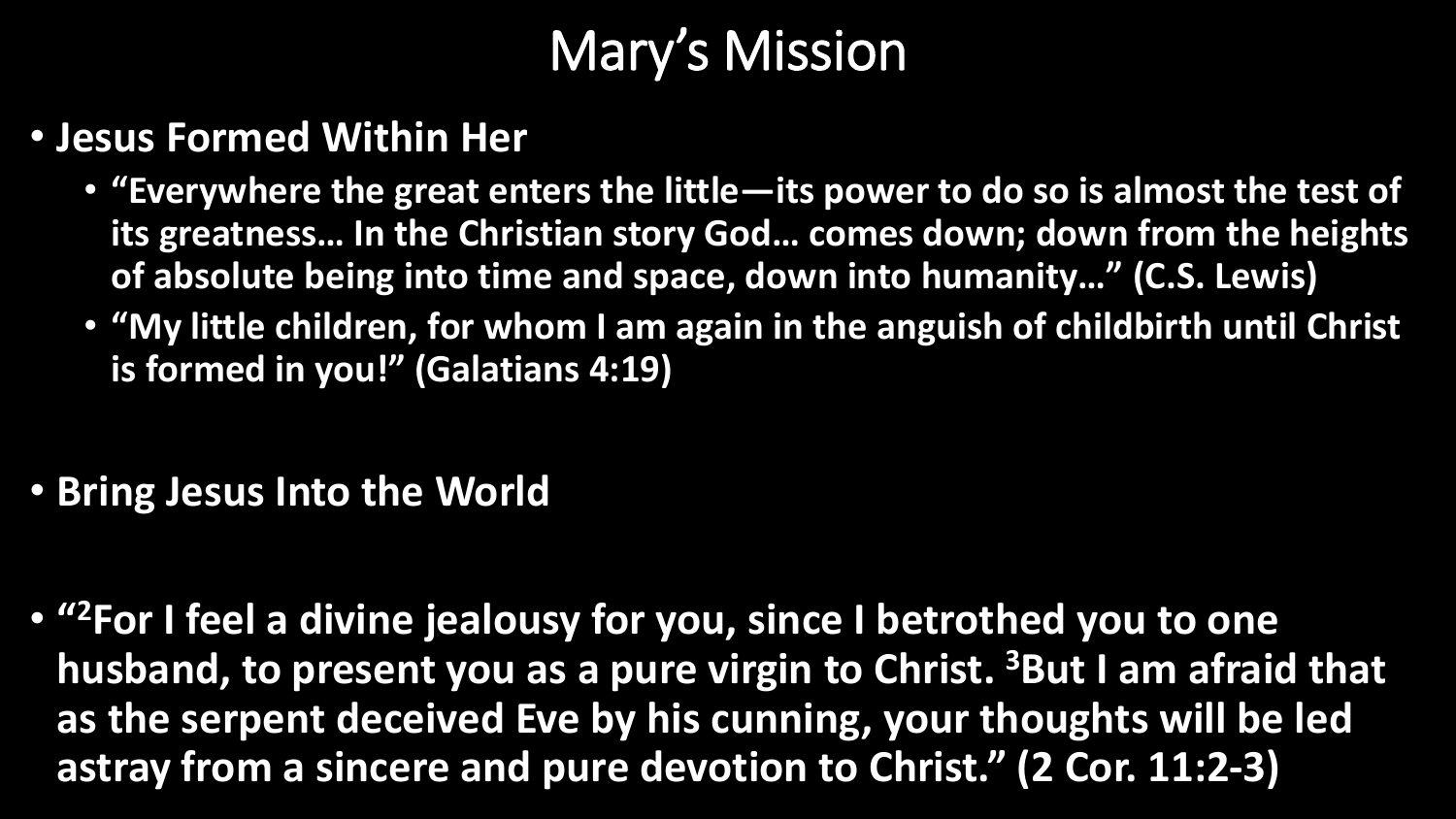#### Mary's Question

## •**Mary's Question: "How will this be, since I am a virgin?" (1:34)**

•**Zechariah's Question: "How shall I know this? For I am an old man, and my wife is advanced in years." (1:18)**